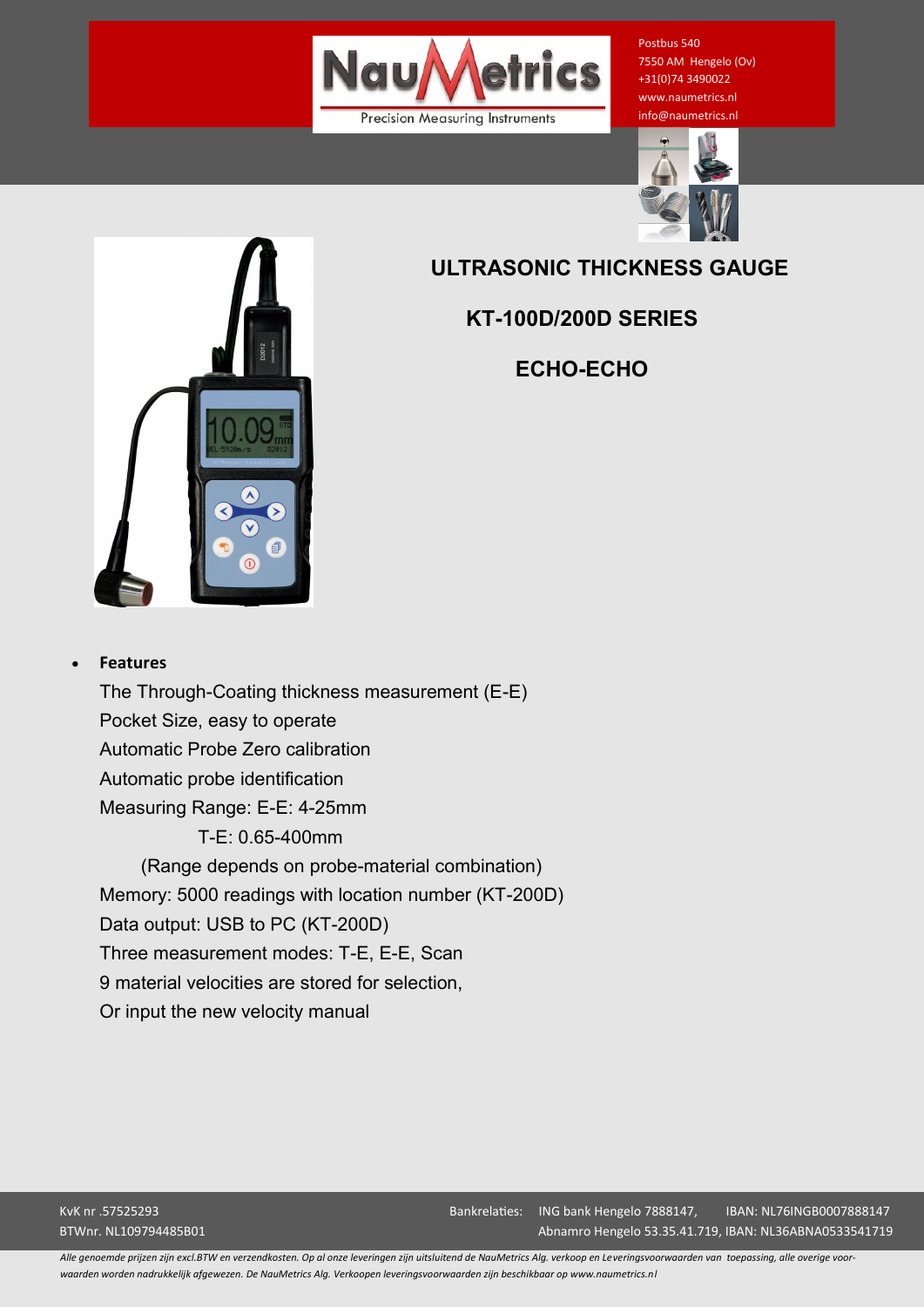

Postbus 540 7550 AM Hengelo (Ov) +31(0)74 3490022 www.naumetrics.nl info@naumetrics.nl



### **Technical Specification**

| Specification  |                                                       |                                        | KT-100D KT-200D |  |
|----------------|-------------------------------------------------------|----------------------------------------|-----------------|--|
| Measurement    | Transmit-echo                                         | -Standard measurement: For Normal      |                 |  |
| mode           | Echo-Echo                                             | The metal wall thickness is accurately |                 |  |
|                | Scan                                                  | Thickness value at 10 measurements per |                 |  |
| Probe identify | Auto                                                  |                                        |                 |  |
| Probe zero     | Auto at power up and continuously during the measure- |                                        |                 |  |
| Gain adjust    | Auto gain adjustment                                  |                                        |                 |  |
| Memory         | 5000 groups                                           |                                        |                 |  |
| Output         | USB to PC                                             |                                        |                 |  |
| Measuring      | $E-E: 4-25mm$                                         |                                        |                 |  |
| Resolution     | $0.01$ mm $(0.001$ inch) for thickness up to 99.99 mm |                                        |                 |  |

|                        | Information Dis- Measurement reading, Probe type, Velocity,                                               |  |
|------------------------|-----------------------------------------------------------------------------------------------------------|--|
| play                   | Measurement mode, measurement symbol, Battery                                                             |  |
| Velocity range         | 9 material velocities are stored for selection, or entre the<br>new velocity manually (1000 m/s-9999 m/s) |  |
| Vel. measure-<br>ment  | Simply calibrate when a material's velocity is unknown                                                    |  |
| Display                | 128 x 64 graphics LCD monochrome                                                                          |  |
| <b>Battery Type</b>    | 2 AAA alkaline                                                                                            |  |
| <b>Battery</b> life    | Up to 50 hours (without Backlight)                                                                        |  |
| Shut off               | Auto, 2 Min., 5 Min., or never shut off delectable                                                        |  |
| Work. Tempera-<br>ture | $-20^{\circ}$ C $-50^{\circ}$ C                                                                           |  |
| Unit                   | Mm/inch                                                                                                   |  |
| Dimensions             | $115$ mm x 64mm x 27mm                                                                                    |  |
| Weight                 | 220g                                                                                                      |  |

*Alle genoemde prijzen zijn excl.BTW en verzendkosten. Op al onze leveringen zijn uitsluitend de NauMetrics Alg. verkoop en Leveringsvoorwaarden van toepassing, alle overige voorwaarden worden nadrukkelijk afgewezen. De NauMetrics Alg. Verkoopen leveringsvoorwaarden zijn beschikbaar op www.naumetrics.nl*